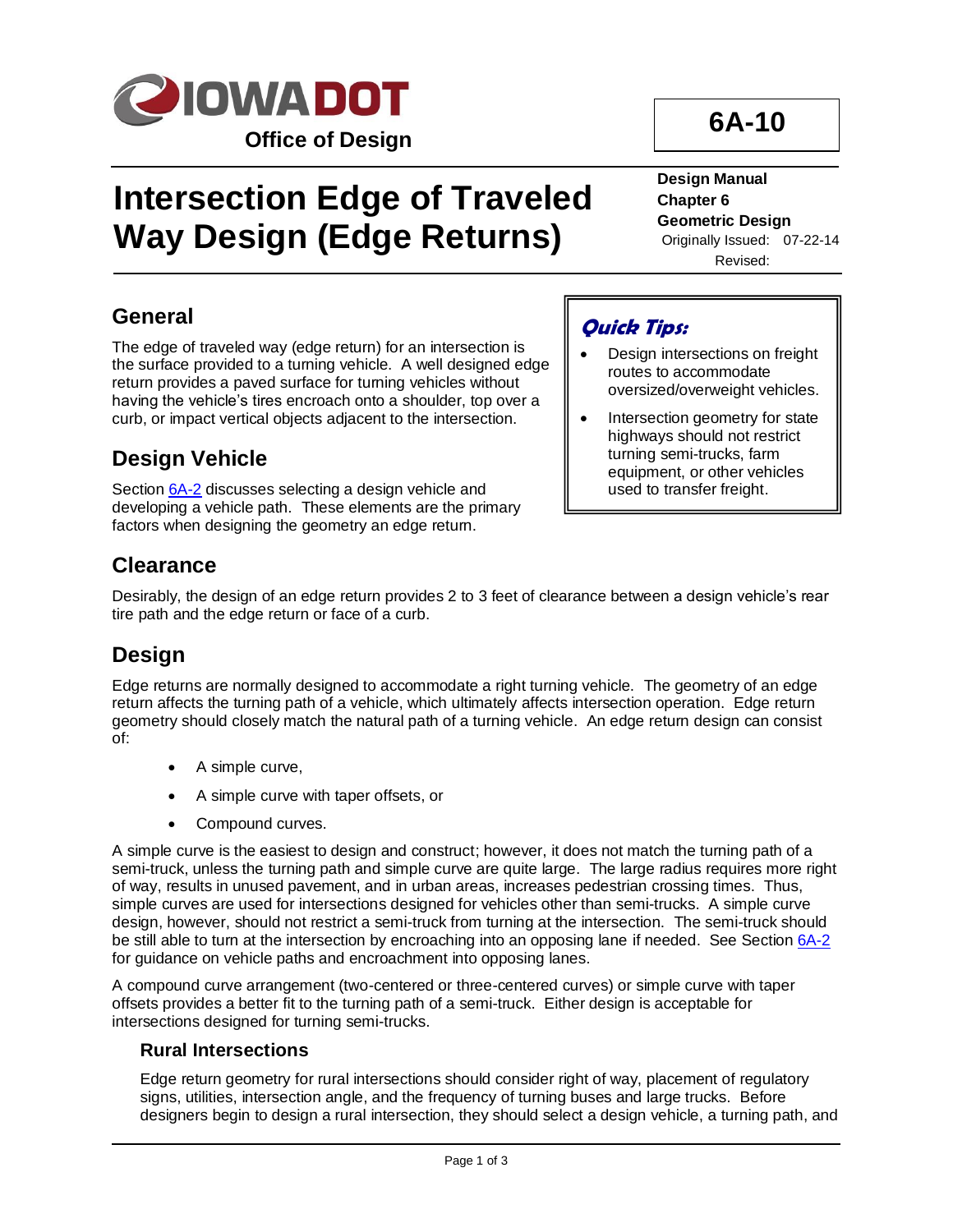intersection control. The intersection geometry will affect locations of regulatory signs, such as a stop sign. For guidance on the proper placement stop signs or stop sign islands, refer to Sectio[n 6A-11.](06A-11.pdf)

#### **Paved Intersection Examples**

Figures 1 through 3 show edge return designs for rural intersections that intersect at nearly 90 degrees.

- [Figure 1,](06A-10/Figure1.pdf) Typical Paved Rural Expressway Intersection Geometry
- [Figure 2,](06A-10/Figure2.pdf) Typical Paved Rural Intersection Geometry
- [Figure 3,](06A-10/Figure3.pdf) Typical Paved Rural Intersection Geometry with Stop Sign Islands

#### **Non-Paved Intersection Examples**

Design gravel roads intersecting state highway using a simple curve. A radius of 50 feet is adequate for intersections between state highways and granular roads. Refer to Design Details [7148](../tnt/PDFsandWebFiles/IndividualPDFs/7148.PDF) an[d 7149](../tnt/PDFsandWebFiles/IndividualPDFs/7149.PDF) for additional details.

#### **Urban intersections**

Edge return geometry for urban streets should consider right of way, placement of traffic signal poles, utilities, intersection angle, pedestrian traffic, and the frequency turning buses and large trucks. The following simple curve radii can be used as a guide for selecting a radius; however, site specific conditions ultimately decide the design:

- 15 to 25 foot radii are adequate for intersections designed for passenger vehicles.
- 25 to 35 foot radii are used on new construction where space permits.
- A radius of 40 feet or more with taper offsets is used at intersections which need to accommodate semi-trucks and busses. A compound curve arrangement is also acceptable.

### **Design Summary**

#### **Rural intersection design**

- 1. Select the design vehicle. Refer to Sectio[n 6A-2.](06a-02.pdf)
- 2. Determine the turning movement. Refer to Sectio[n 6A-2.](06a-02.pdf)
- 3. Select the type of edge return geometry, e.g., simple curve with taper offsets.
- 4. Simulate the turning maneuvers using a CAD-based program, i.e. AutoTURN.
- 5. Check the proposed design clearance against the generated vehicular wheel path.
- 6. Check the design for turning semi-trucks. The intersection geometry should not restrict trucks for turning maneuvers.
- 7. Consider where signs will be placed, e.g., stop signs.
- 8. Consider available right or way and other impacts within the roadside, e.g. utilities.
- 9. Revise the design as necessary to accommodate the turning movement.

#### **Urban intersection design**

- 1. Select the design vehicle. Refer to Sectio[n 6A-2.](06a-02.pdf)
- 2. Determine the turning movement. Refer to Sectio[n 6A-2.](06a-02.pdf)
- 3. Select the type of turning geometry, e.g., simple curve.
- 4. Simulate the turning maneuvers using a CAD-based program, i.e. AutoTURN.
- 5. Check the proposed design clearance against the generated vehicular wheel path.
- 6. Consider impacts to pedestrians and bicyclist.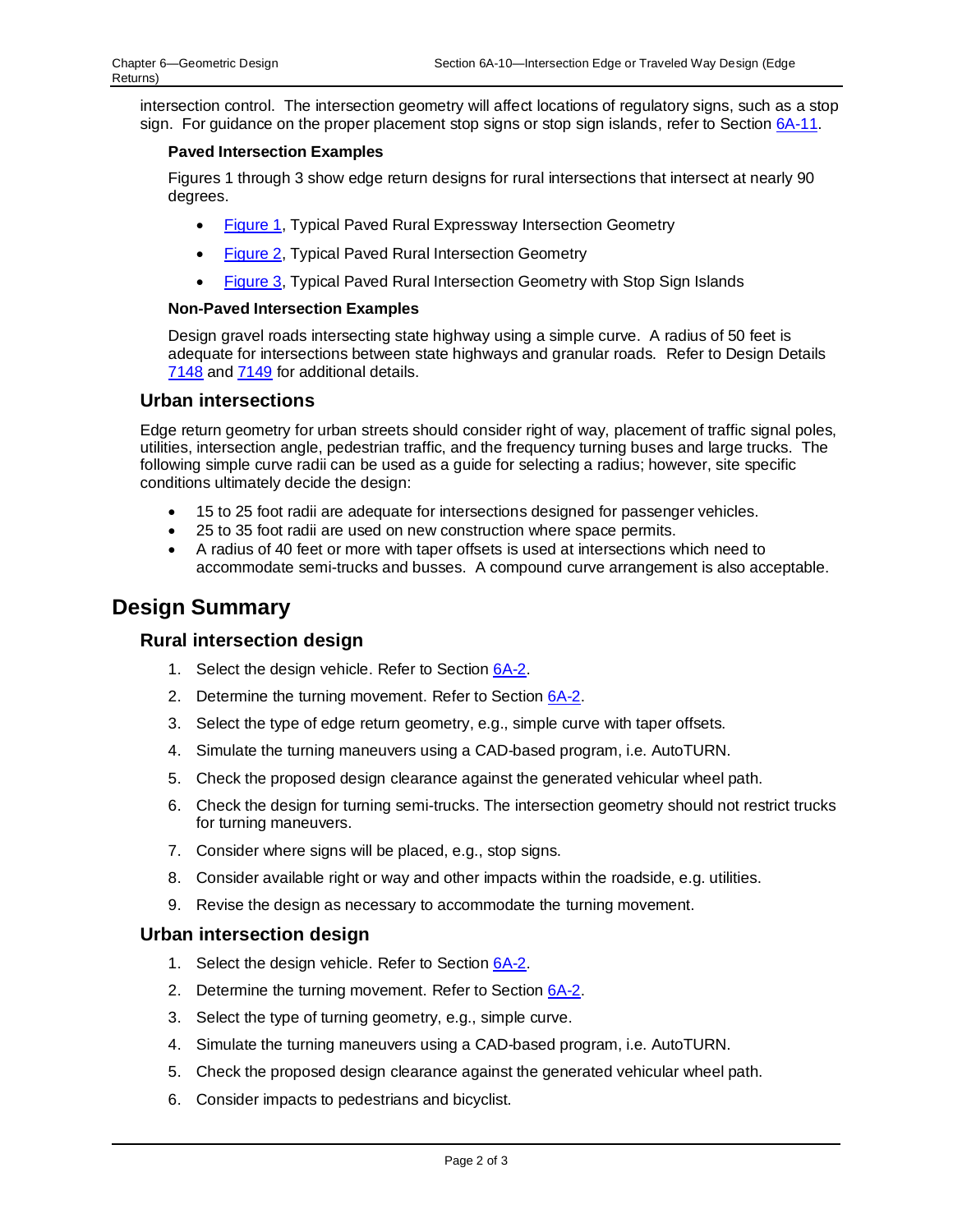- 7. Check the design for turning semi-trucks. The intersection geometry should not restrict trucks for turning maneuvers.
- 8. Consider where the traffic signal poles will be placed.
- 9. Consider pavement surface drainage and locations of intakes.
- 10. Consider available right or way and other impacts within the roadside, e.g. utilities.
- 11. Revise the design as necessary to accommodate the turning movement.